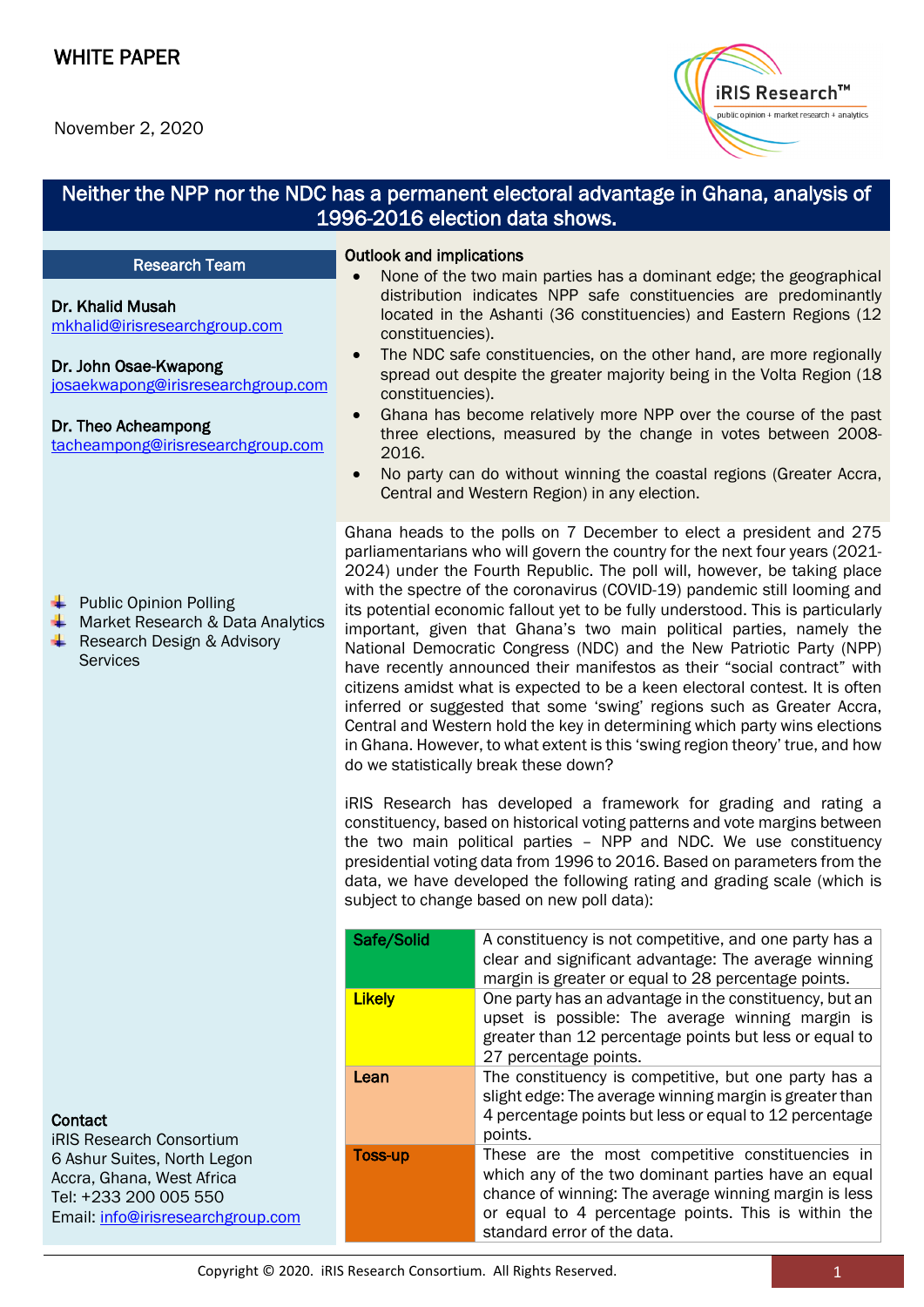# WHITE PAPER

November 2, 2020



Key Finding 1: None of the two main parties has a dominant edge; geographical distribution indicates NPP safe constituencies located in the Ashanti (36) and Eastern Regions (12) while NDC safe constituencies are more regionally spread out despite the greater majority being in the Volta Region (18).

Our model shows that the NDC has 70 constituencies that are deemed 'solid/safe' while the NPP has 66 in the same category. Further disaggregation of the data shows that NPP's 'solid/safe' constituencies are located in six (6) regions with the Ashanti region alone, accounting for 51% of the total.

The NDC, on the other hand, has its 'solid/safe' constituencies spread out in 13 regions. The Volta Region, the party's stronghold, accounts for 27% of the total. These estimates suggest that the NDC's core support base is more geographically distributed across the country while the majority of the NPP's base support is concentrated in the Ashanti Region.



#### Key Finding 2: Ghana has become relatively more NPP over the course of the past three elections, measured by the change in votes between 2008-2016.

NPP has been gaining more votes than the NDC with every election cycle going back to 2008; our estimate shows an average gain of 27.5% for the NPP and 24.9% for the NDC, a net of 2.6% (Figures 2 and 3). This represents a net gain in votes of 956,861 for the NDC and 1,243,000 for the NPP. However, confirming the observations under Key Finding 1, the NPP's vote gain is more concentrated in the Ashanti and Eastern Regions followed by Brong Ahafo, Greater Accra and Northern Regions. The NDC's vote gain, on the other hand, has been in the Central, Upper East, Upper West and Western Regions (Figures 2 and 3). This trend in the shift of the electorate toward the NPP accelerated, even though it has since slowed down, after the end of Rawlings' second term. Indeed, in the 2000 presidential elections, 17 constituencies that had voted for the NDC in the last two presidential elections 'permanently' switched to the NPP.

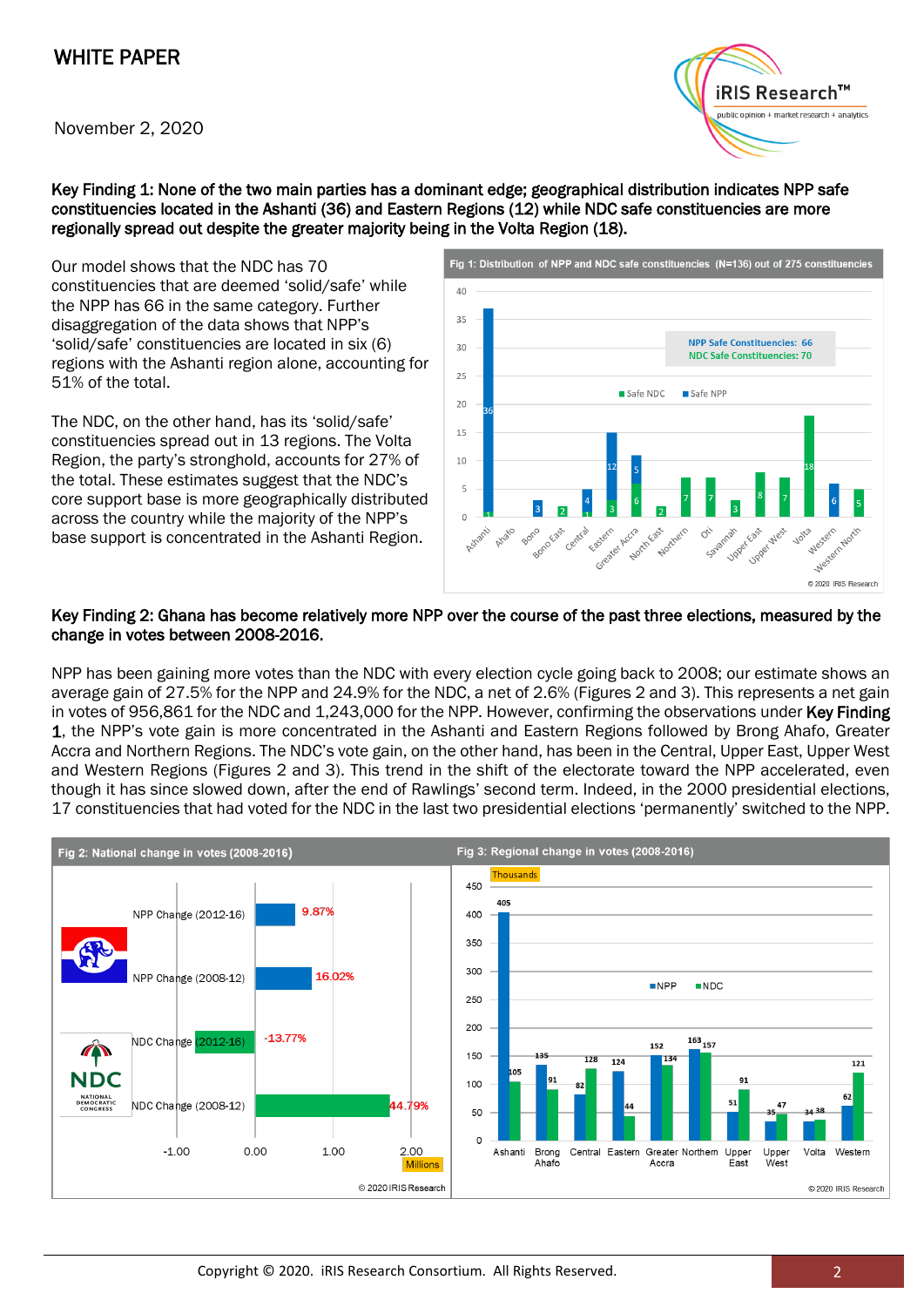November 2, 2020



#### Key Finding 3: No party can do without winning the coastal regions (Greater Accra, Central and Western Region) in any election.

Every presidential candidate who has won Greater Accra, Central and Western regions under this Fourth Republic has also gone on to win the general elections. These three regions remain the only regions that have consistently voted for every winner of the presidential election since 1992. The key reason underlying the oversize role they play in determining the winner of the presidential elections is their combined relative share of the number of registered voters. Estimates from the just ended voter registration exercise indicate that these three regions account for 54% of all registered voters on the voters' register. Therefore, one can conclude that their 'swingness' and combined relative share of likely voters make them a must-win for any candidate who wants to win the presidency.

Our analysis of all the constituencies in these swing regions indicates that combined, they account for 45% of all 'lean' and 'toss-up' constituencies (33 out of 73) or 9 out of 14 'toss-up' constituencies in the country (see Table below). From the Table, we also observe that even if you were to allocate to the NPP or NDC all constituencies that we rate as 'likely' or 'lean' in addition to the 'solid' constituencies, they would only have 130 and 131 constituencies, respectively (total: 261 constituencies). Given that a party needs to win a minimum of 137 constituencies to gain a simple majority in parliament, the winning party will have to pick up at least seven (7) constituencies from the 'toss-up' column. Moreover, with 9 (nine) out of the 14 of these constituencies located in the three swing regions, winning the regions becomes crucial.

| <b>Region</b>     | <b>Safe</b><br><b>NDC</b> | <b>Safe</b><br><b>NPP</b> | <b>Likely</b><br><b>NDC</b> | <b>Likely</b><br><b>NPP</b> | Lean<br><b>NDC</b> | Lean<br><b>NPP</b> | <b>Toss-up</b> | <b>Total</b> | $\Sigma$ (Lean +<br>Toss up) | % Regional Total<br>(Lean + Toss up) |
|-------------------|---------------------------|---------------------------|-----------------------------|-----------------------------|--------------------|--------------------|----------------|--------------|------------------------------|--------------------------------------|
| Ashanti           | $\mathbf{1}$              | 36                        | $\mathbf{1}$                | 5                           | $\overline{2}$     | $\overline{2}$     | 0              | 47           | 4                            | 9%                                   |
| Ahafo             | $\mathbf 0$               | 0                         | $\mathbf 0$                 | 3                           | $\mathbf{1}$       | $\overline{2}$     | 0              | 6            | 3                            | 50%                                  |
| Bono              | $\mathbf 0$               | 3                         | $\mathbf{1}$                | 3                           | $\mathbf{1}$       | $\overline{2}$     | $\overline{2}$ | 12           | 5                            | 42%                                  |
| <b>Bono East</b>  | $\overline{2}$            | 0                         | 5                           | 0                           | $\mathbf{1}$       | $\overline{2}$     | $\mathbf{1}$   | 11           | 4                            | 36%                                  |
| Central           | $\mathbf{1}$              | 4                         | 2                           | 3                           | $\overline{2}$     | 6                  | 5              | 23           | 13                           | 57%                                  |
| Eastern           | 3                         | 12                        | 2                           | 10                          | $\overline{2}$     | 4                  | 0              | 33           | 6                            | 18%                                  |
| Greater Accra     | 6                         | 5                         | 4                           | 8                           | 6                  | $\overline{2}$     | 3              | 34           | 11                           | 32%                                  |
| North East        | $\overline{2}$            | 0                         | 2                           | 0                           | $\mathbf{1}$       | 1                  | 0              | 6            | $\overline{\mathbf{2}}$      | 33%                                  |
| Northern          | 7                         | 0                         | 2                           | $\mathbf{1}$                | 3                  | 3                  | $\overline{2}$ | 18           | 8                            | 44%                                  |
| Oti               | 7                         | 0                         | 1                           | 0                           | 0                  | $\mathbf 0$        | 0              | 8            | $\mathbf 0$                  | 0%                                   |
| Savannah          | 3                         | 0                         | 3                           | $\mathbf 0$                 | $\mathbf{1}$       | $\mathbf 0$        | 0              | 7            | 1                            | 14%                                  |
| <b>Upper East</b> | 8                         | $\pmb{0}$                 | 4                           | 0                           | 3                  | $\mathbf 0$        | $\mathbf 0$    | 15           | 3                            | 20%                                  |
| <b>Upper West</b> | $\overline{7}$            | 0                         | 1                           | 0                           | $\mathbf{1}$       | $\overline{2}$     | 0              | 11           | 3                            | 27%                                  |
| Volta             | 18                        | 0                         | 0                           | 0                           | 0                  | 0                  | 0              | 18           | $\mathbf{0}$                 | 0%                                   |
| Western           | $\mathbf 0$               | 6                         | $\mathbf{1}$                | 1                           | 5                  | 3                  | 1              | 17           | 9                            | 53%                                  |
| Western North     | 5                         | 0                         | 3                           | 0                           | 0                  | $\mathbf{1}$       | 0              | 9            | $\mathbf{1}$                 | 11%                                  |
| <b>Total</b>      | 70                        | 66                        | 32                          | 34                          | 29                 | 30                 | 14             | 275          | 73                           | 27%                                  |

### Outlook and Implications

Overall, we find that for constituencies that have ever voted for the two parties before, the average vote margins in the last election before they voted for the party in the next election ranges from 0.06 to 27 percentage points. This finding indicates there is wide variability in the likelihood that a constituency votes for a different political party given that they have voted for more than one party in past elections.

Also, adding to the compelling evidence that the road to Jubilee House goes through Central, Western and Greater Accra regions, we find that only nine (9) constituencies have voted for every winner of the presidential election; three (3) in Greater Accra, 4 in Central Region and 2 in Western Region.